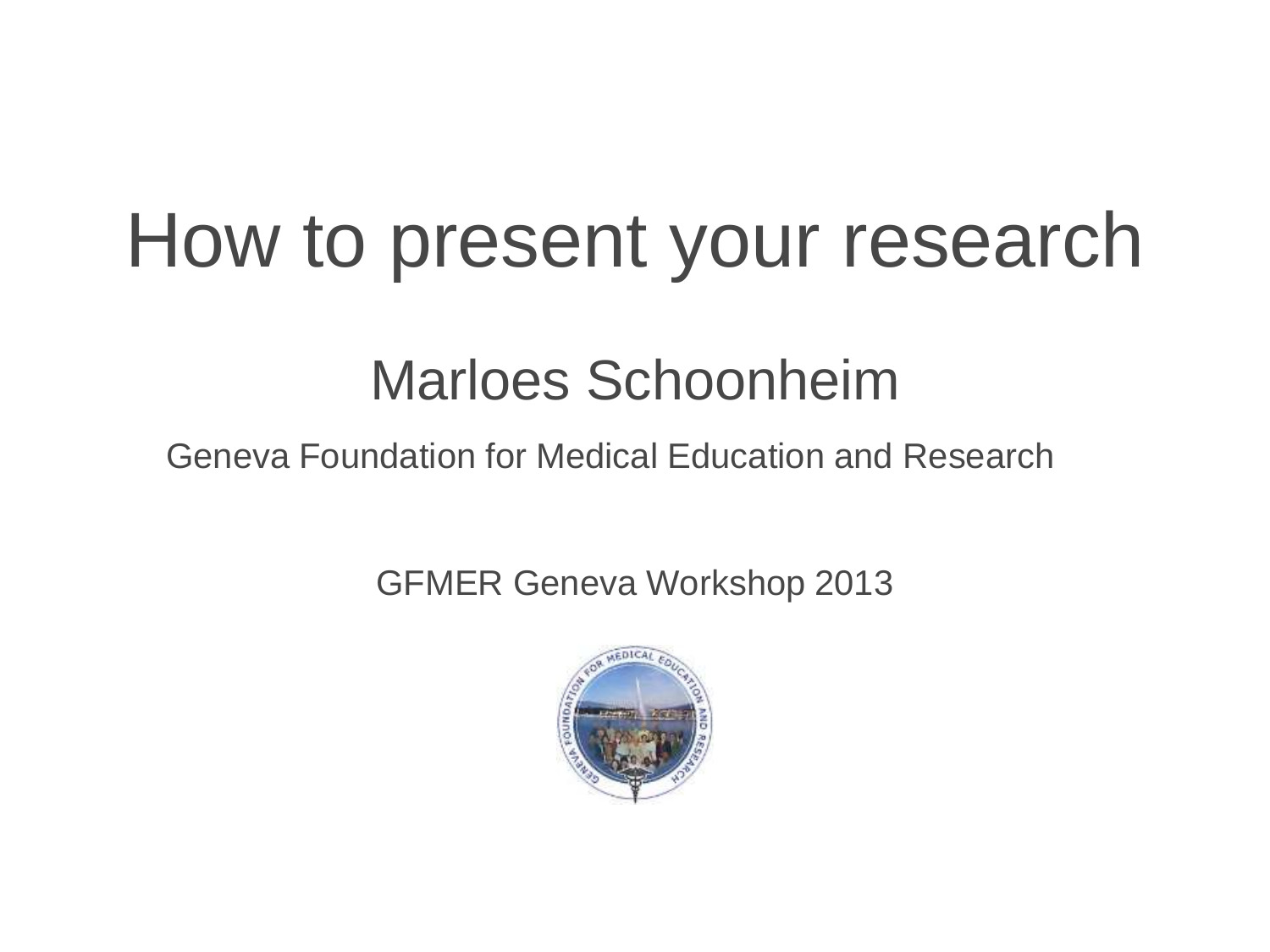### Agenda

- 1. Speaking situations
- 2. Think like a speaker! principles, pitfalls, practicing
- 3. Impromptu speech arrangement, argument
- 4. Informative speech objectives, goal, arrangement, slides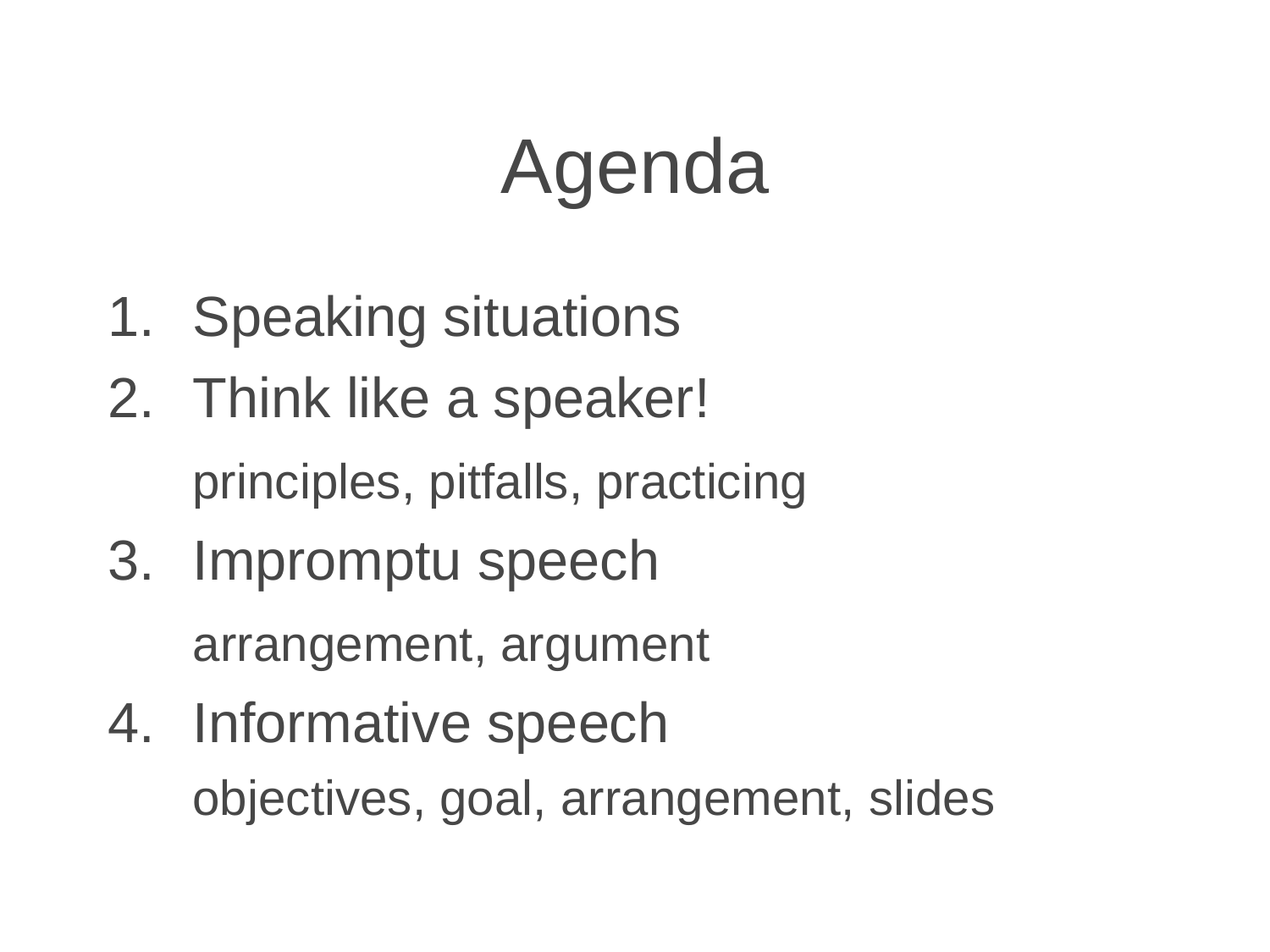# Speaking situations

- Topic
- Audience
- Occasion
- Setting
- Credibility

*Become a good speaker rather then a good speech writer*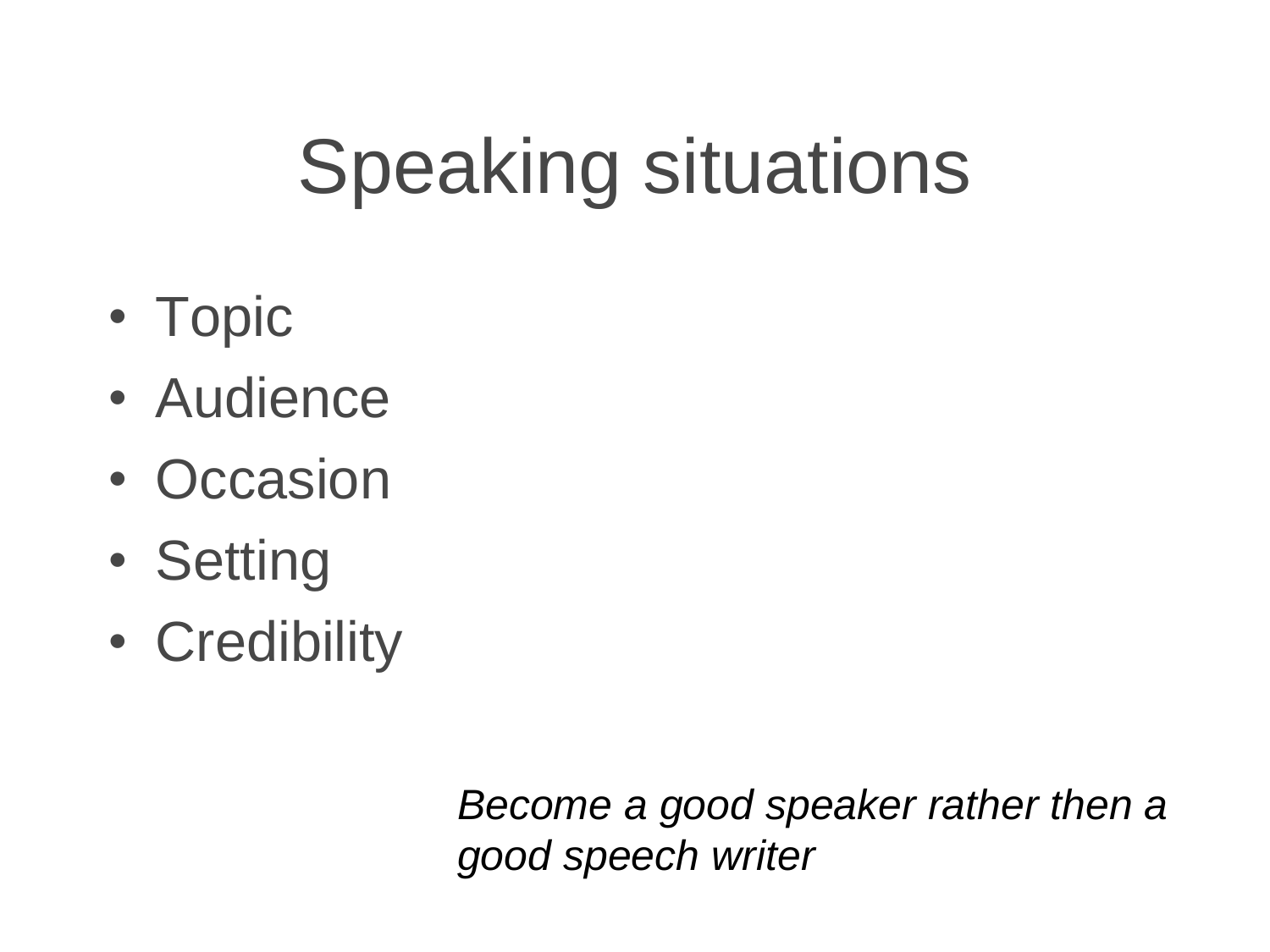### Good speaker

- Designs clear presentations
- Delivers them in an engaging way
- Designs and delivers complex arguments persuasively
- Speaks confidently with appropriate rate, projection, movement & vocal variety
- Evaluates speeches insightfully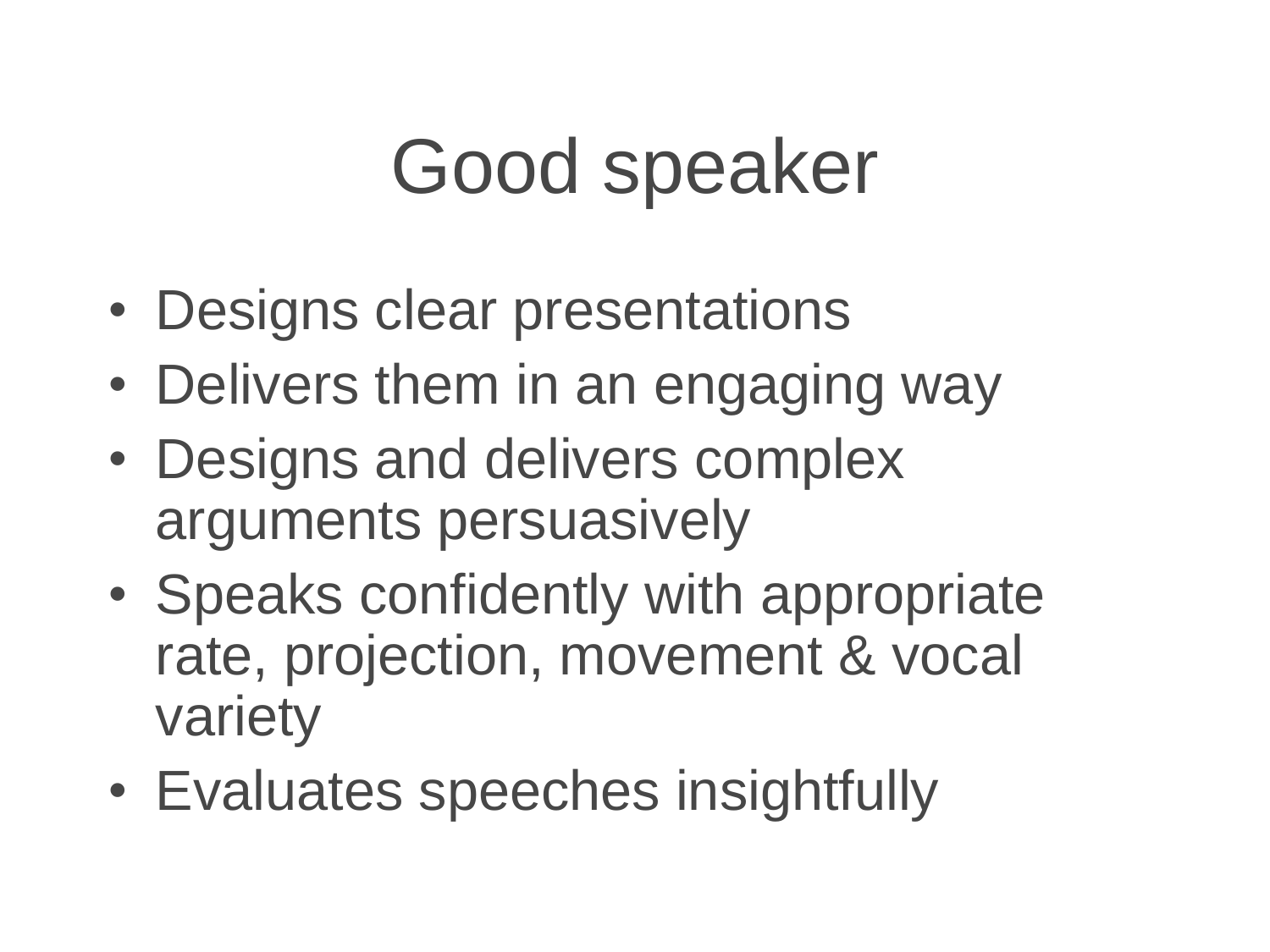# Principles of presentation

- Invention
- Arrangement
- Style
- Memory
- Delivery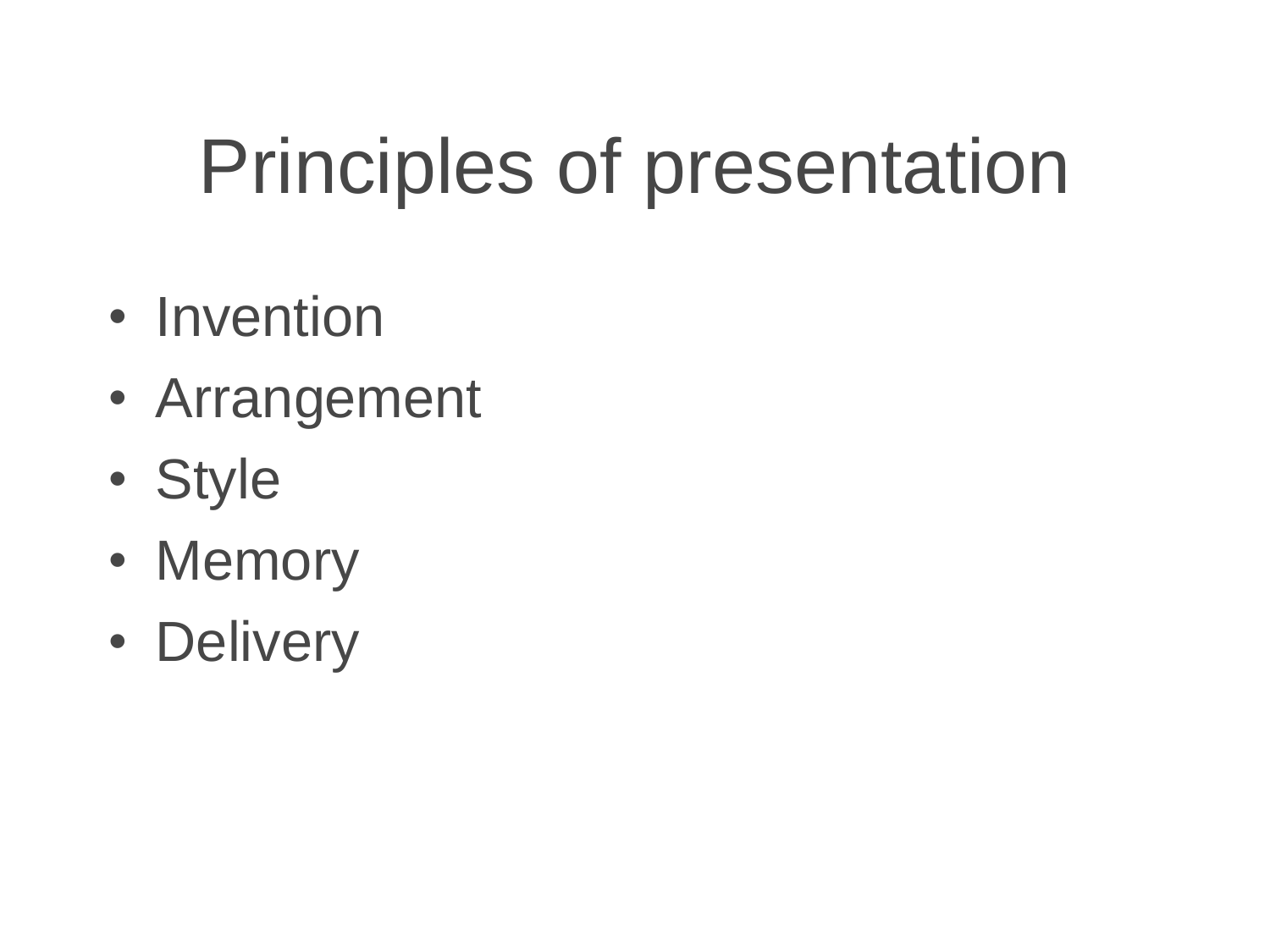#### Pitfalls

- Confusing written text and oral presentation
- There's so much you can memorize
- Forgetting audience
- No spontaneity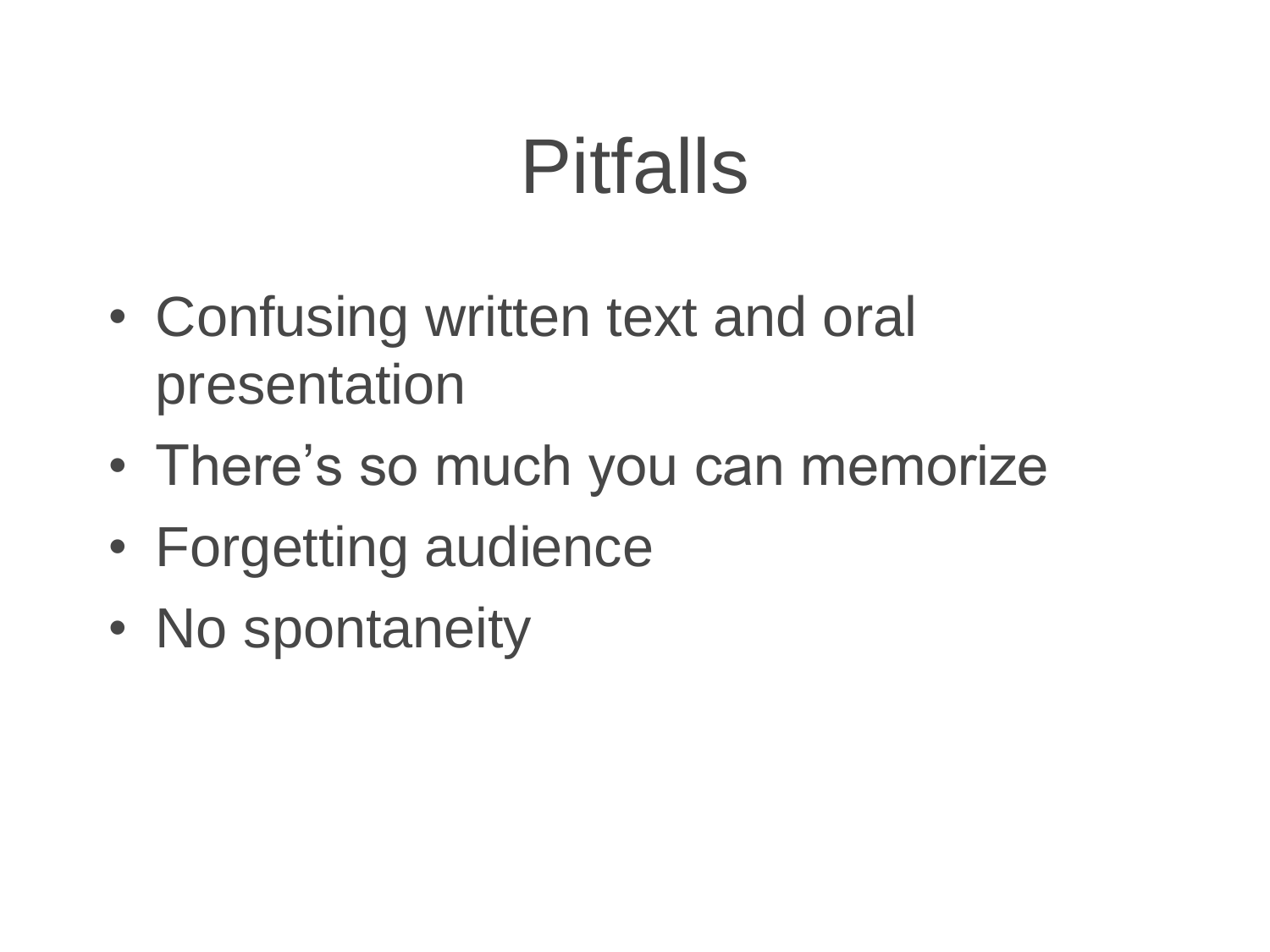#### Impromptu speech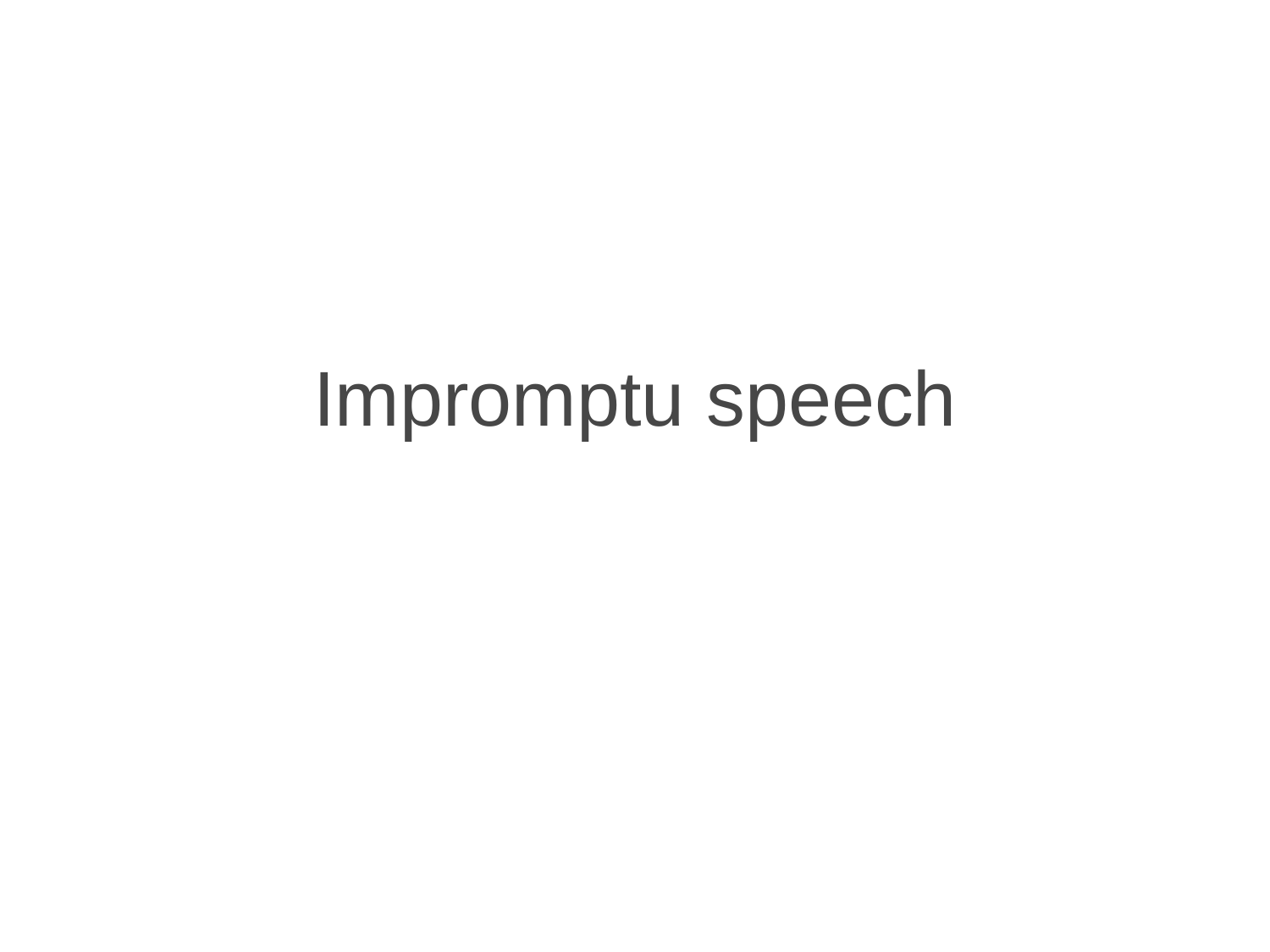#### Elements of argument

Support - Warrant - Claim

- Claim = assertion you want the audience to take as valid
- Support = evidence & information to support your claim
- $\bullet$  Warrant = link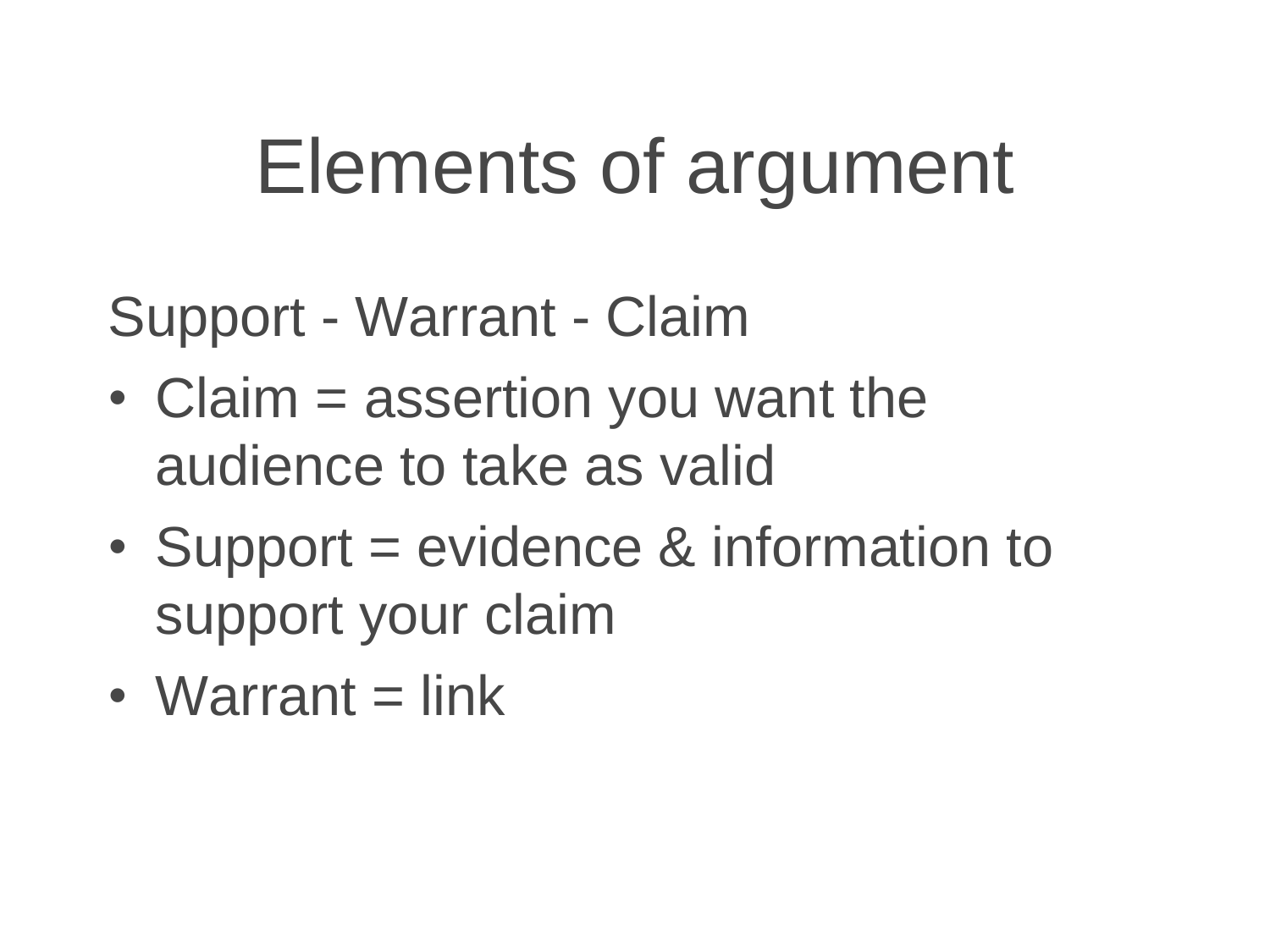### Impromptu speech

- Introduction
- Claim 1
- # Support
- # Support
- Claim 2
- # Support
- # Support
- Conclusion

*"Online education will never replace traditional universities*"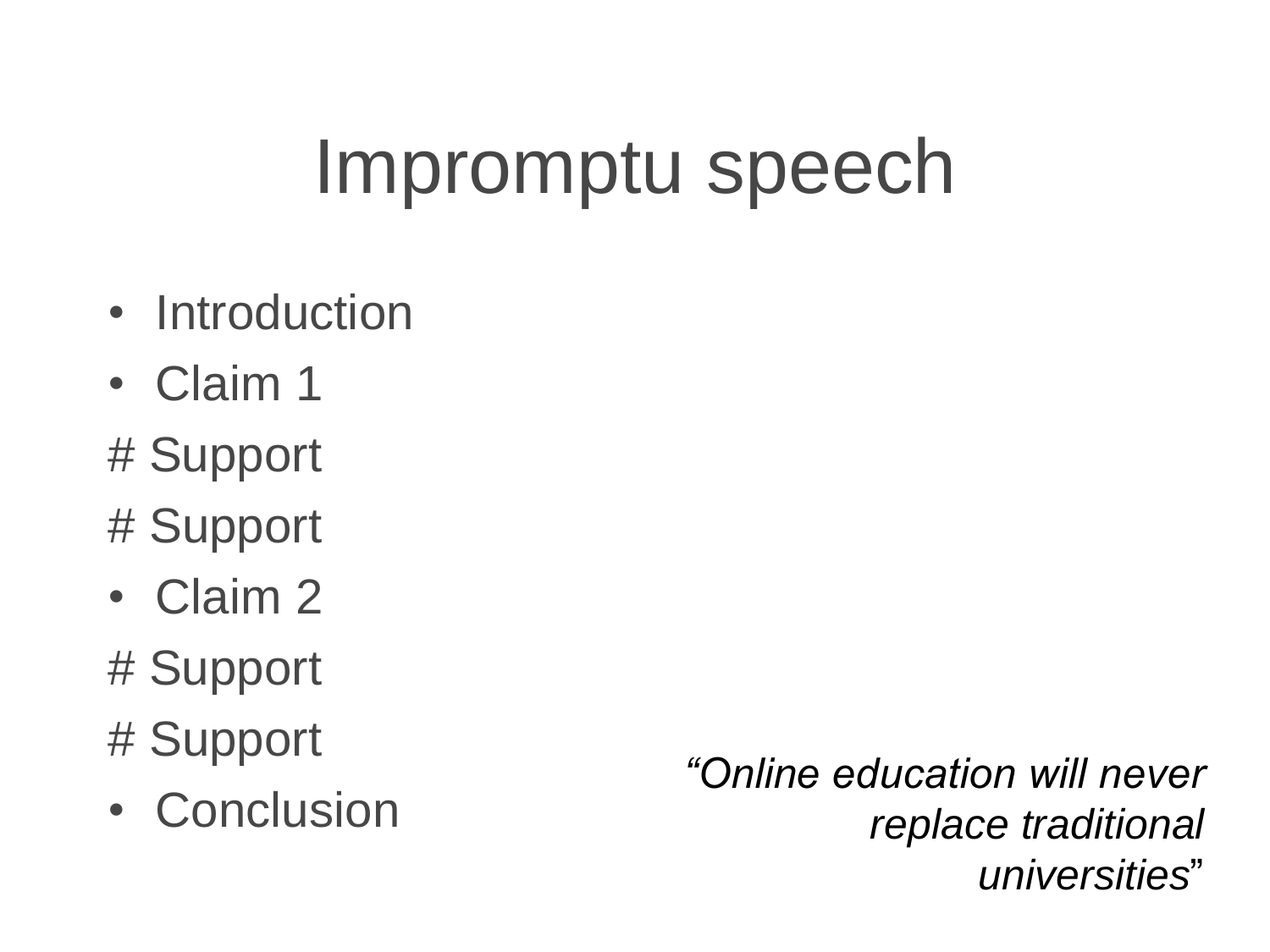#### 3. Informative speech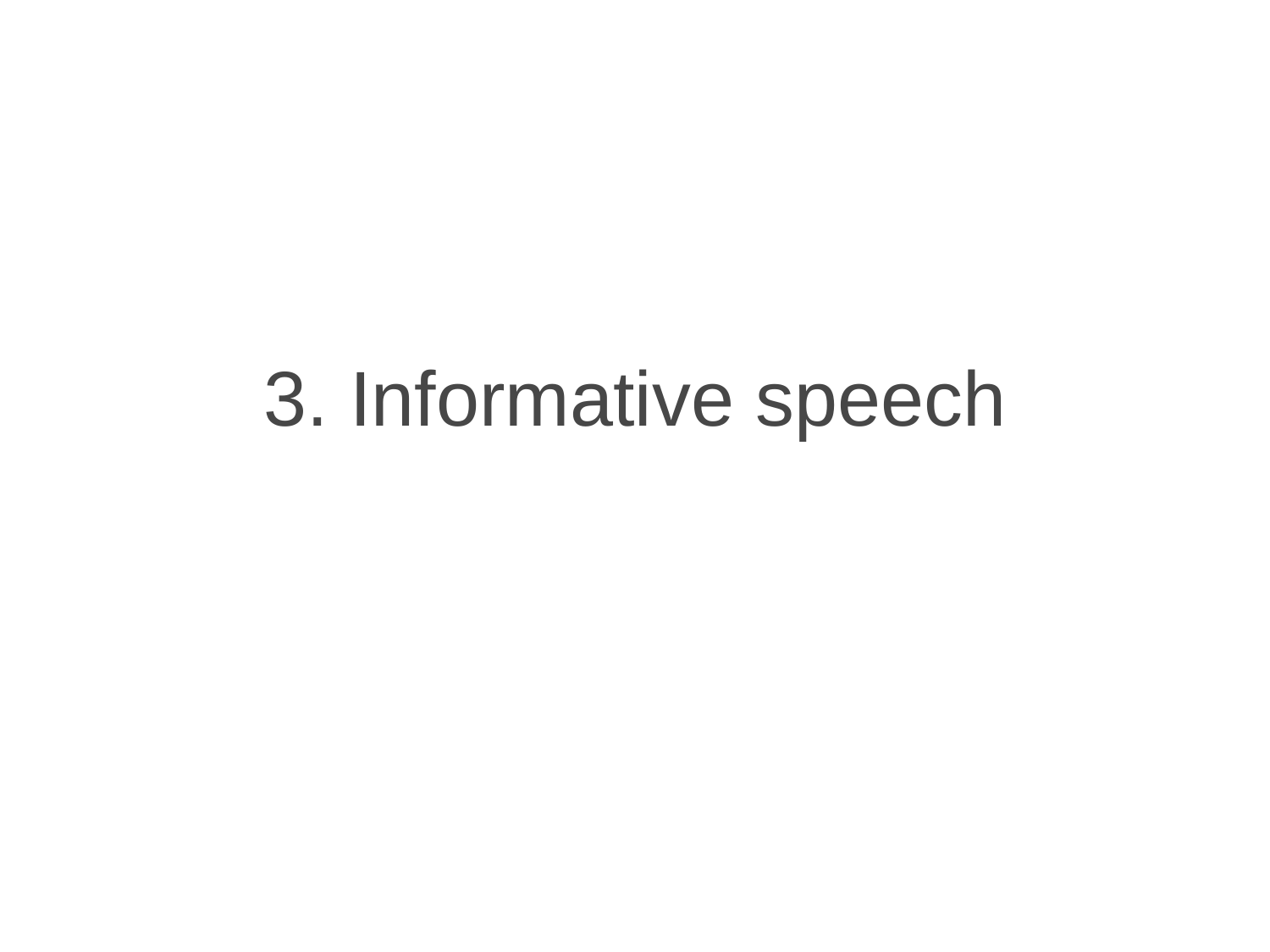#### Presentation objectives

- Match audience, topic, time restraints
- Have informative goal (Moazzam Ali)
- Explain complex topic and evidence appropriately and effectively
- Distinguish between key ideas and details
- Arrange presentation in clear and logical fashion
- Engage audience
- Add persona
- Speak confidently with appropriate rate, projection, movement and vocal variety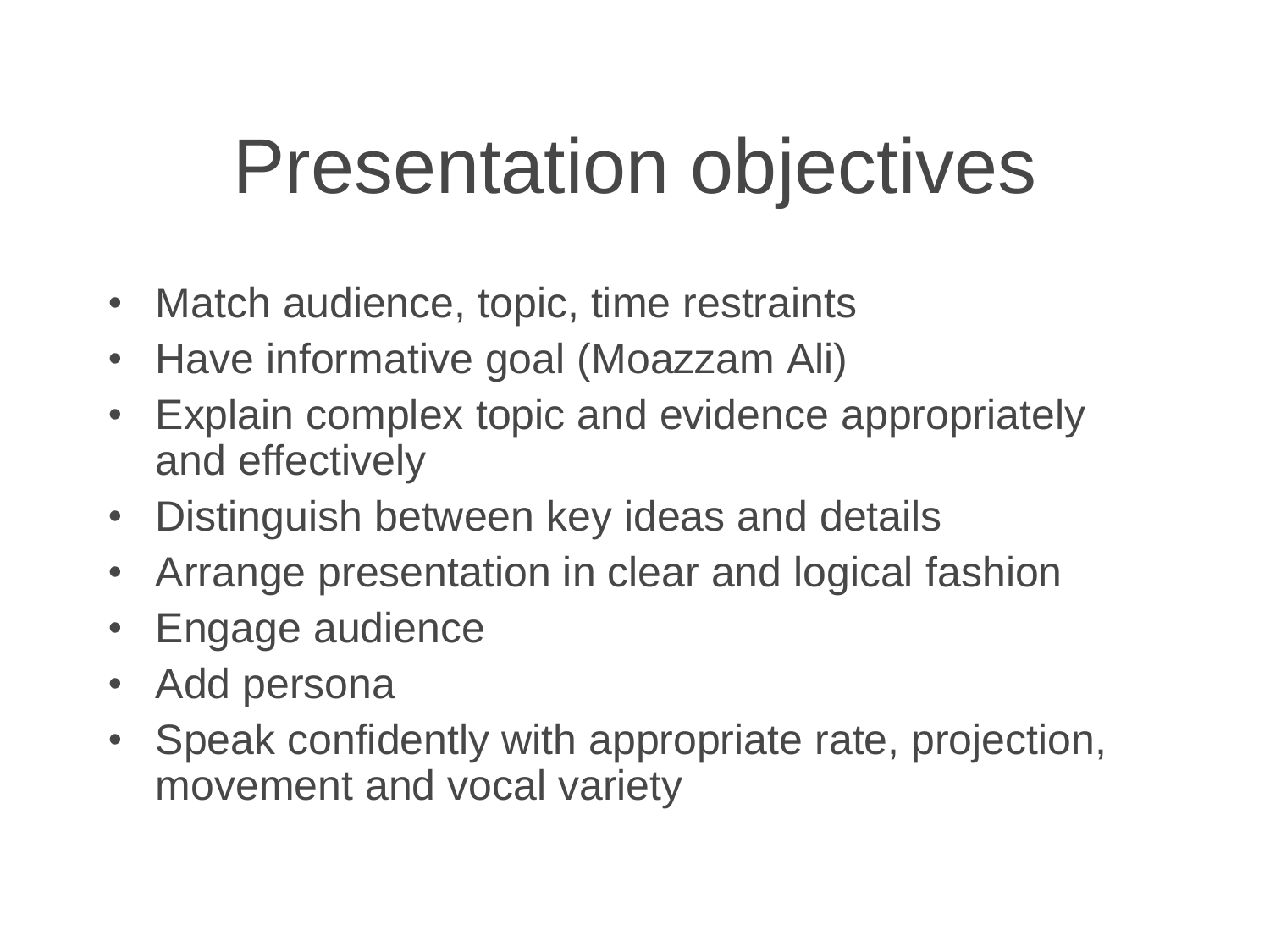A speech is not about what you want to say but what your audience needs to understand!

-Marloes Schoonheim-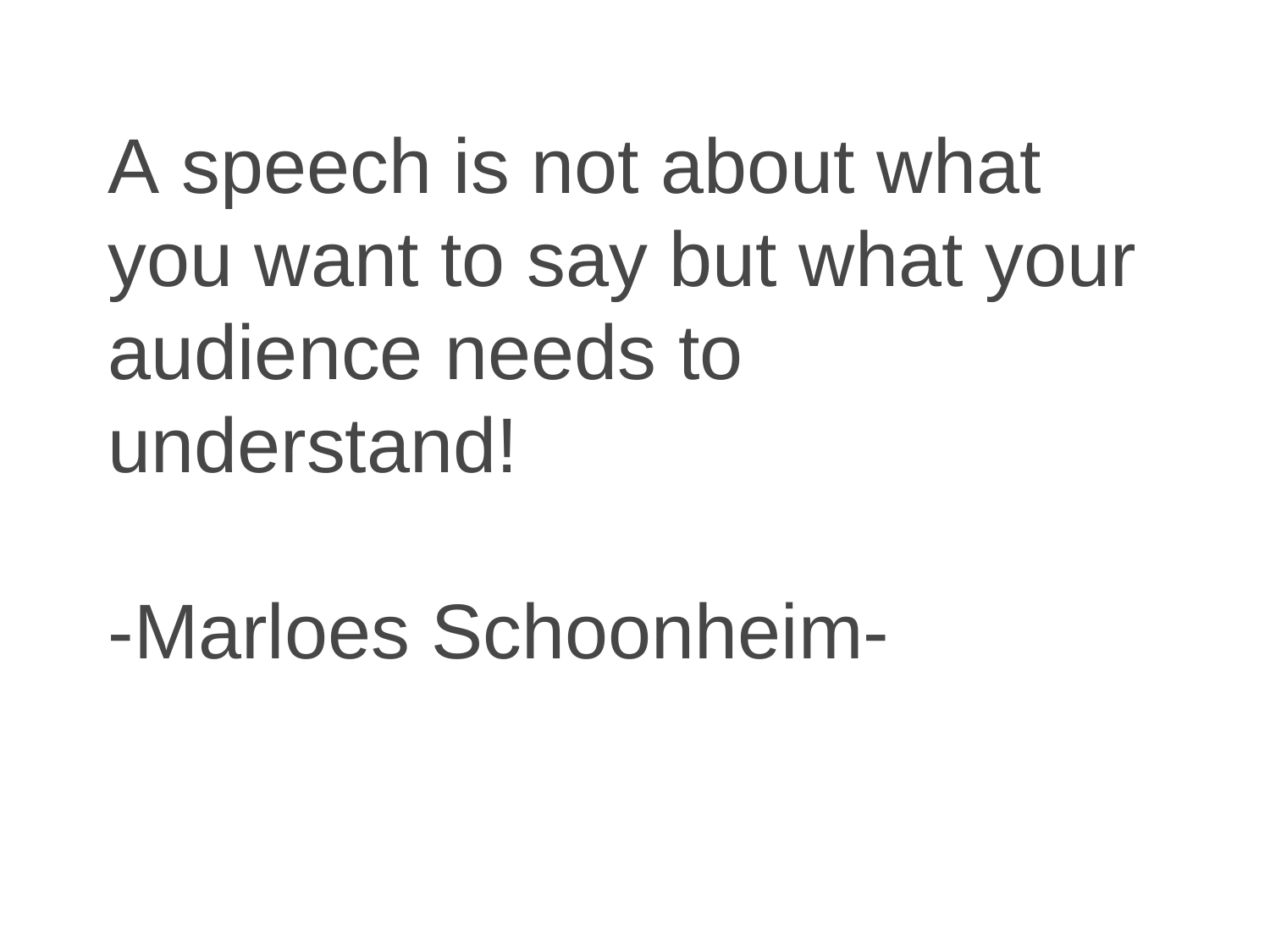### Obvious…. Or not?!

- Chose a topic you know and you're interested in
- Speak to inform
- Make clear language choices
- Balance information with evidence and examples
- Get off your notes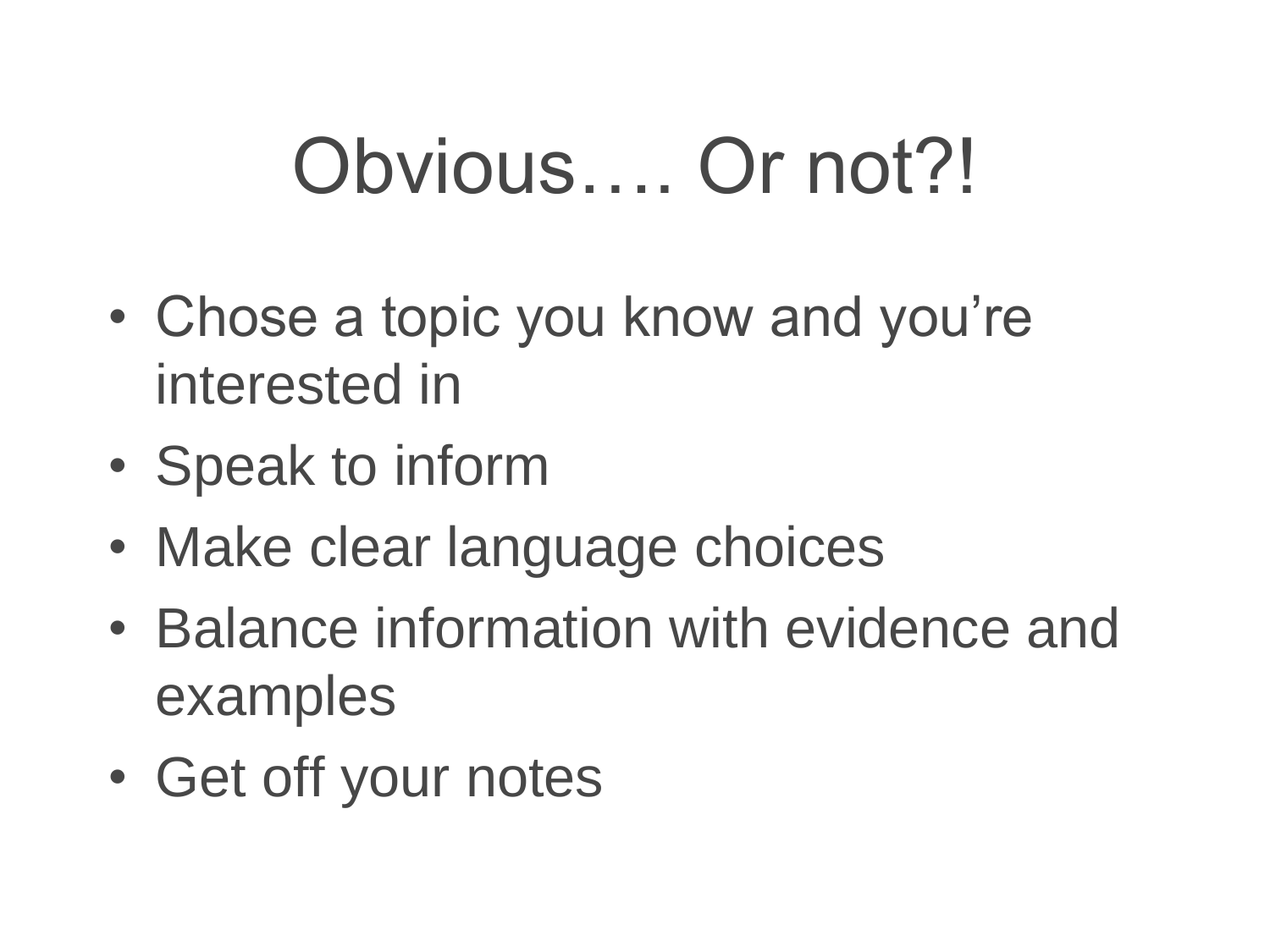#### Preparation

- Prepare-draft-practicedeliver…WRONG
- Plan
- Cycle of run-reflect-revise
- Add element of time (85%)
- Check for congruency (audience, goals)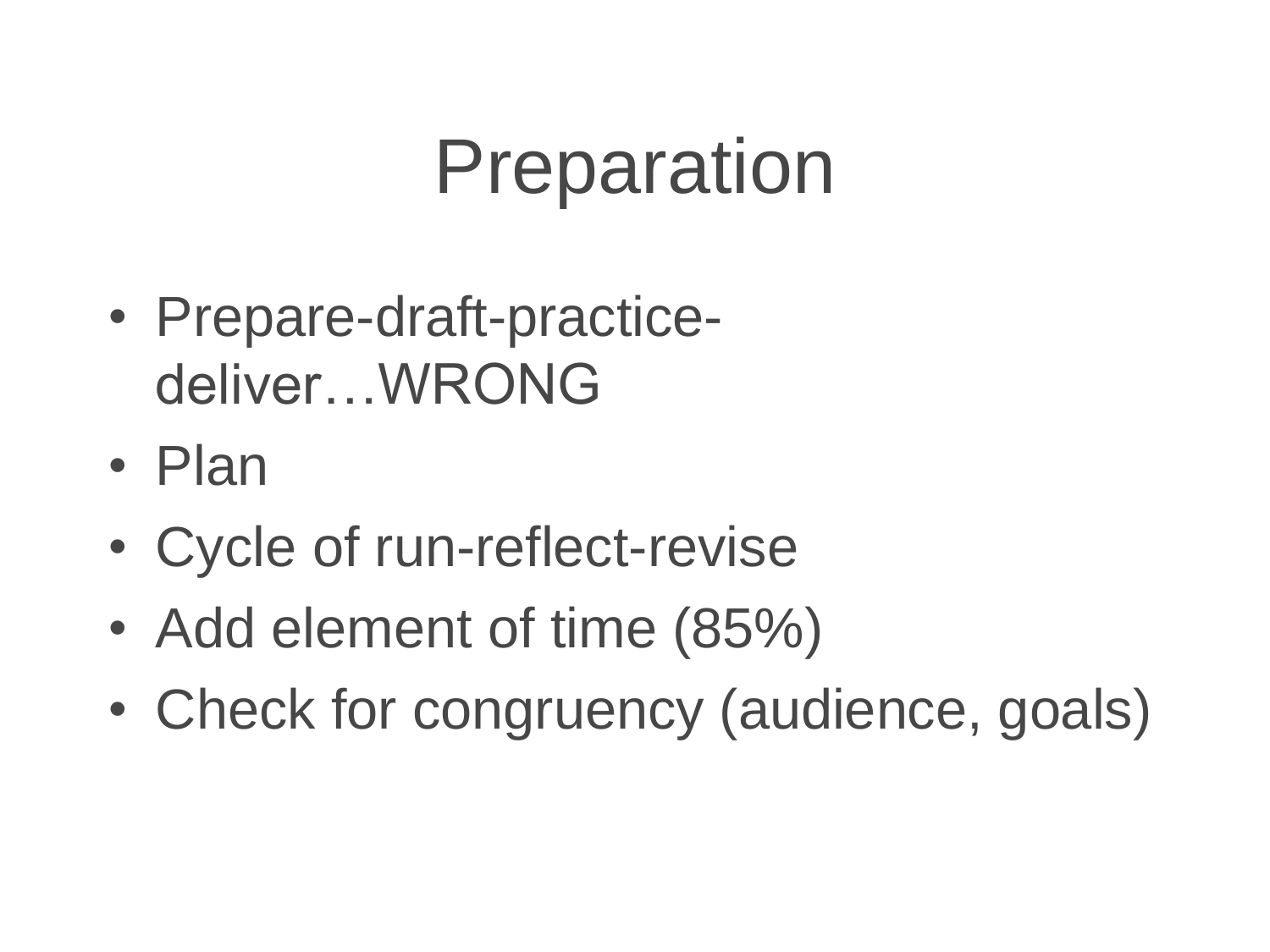# Refining

- Simplicity
- Limit your main points
- Distinguish main points and subpoints
- Balance

Intro/main part/conclusion

Allocated time is not representative of research!

• Order

Logic?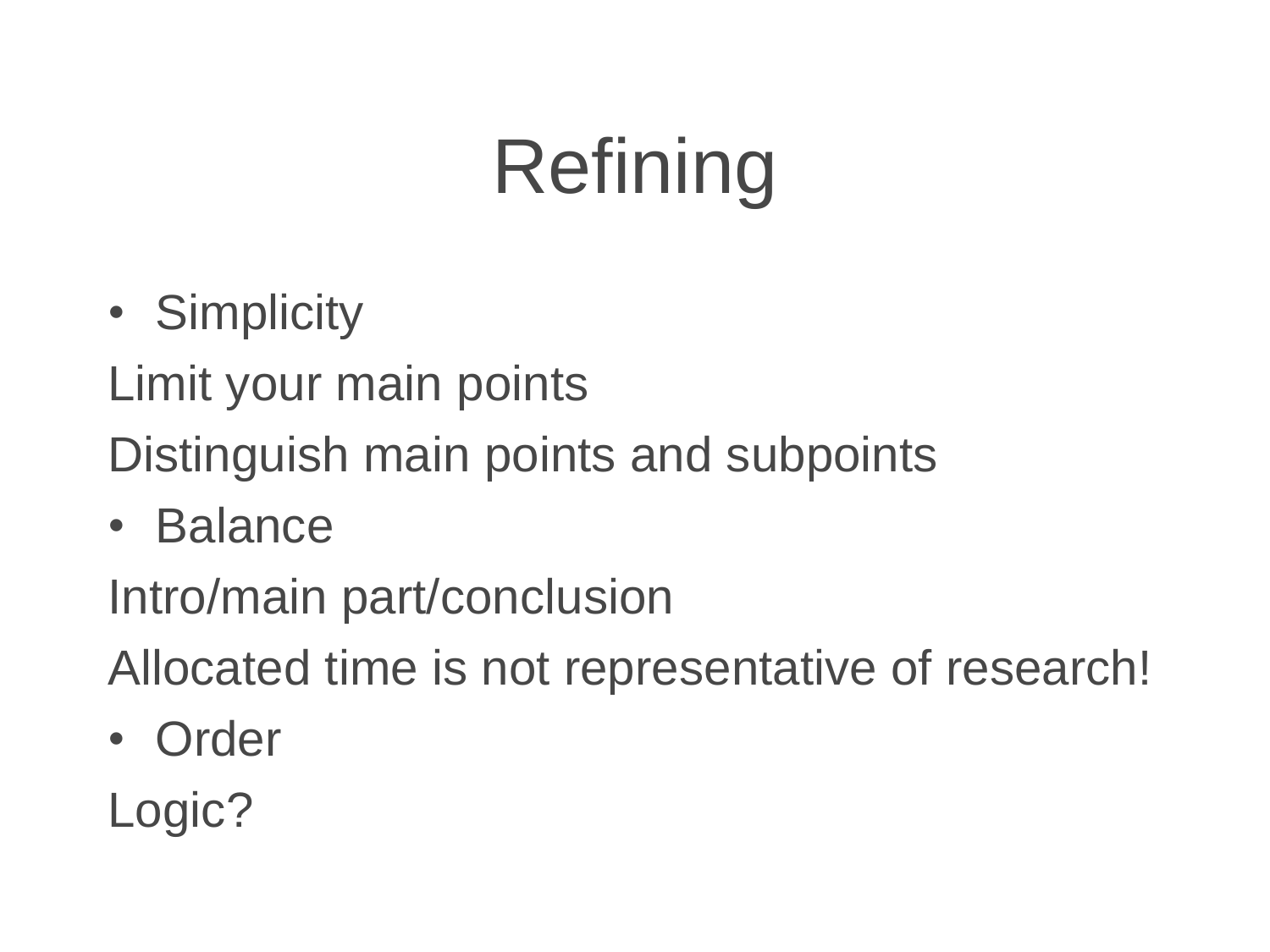# Presentation arrangement: follow research paper

- Introduction
- 1. Previous research
- 2. Method
- 3. Findings #a #b
- 4. Discussion #a #b
- 5. Implications #a #b
- **Conclusion**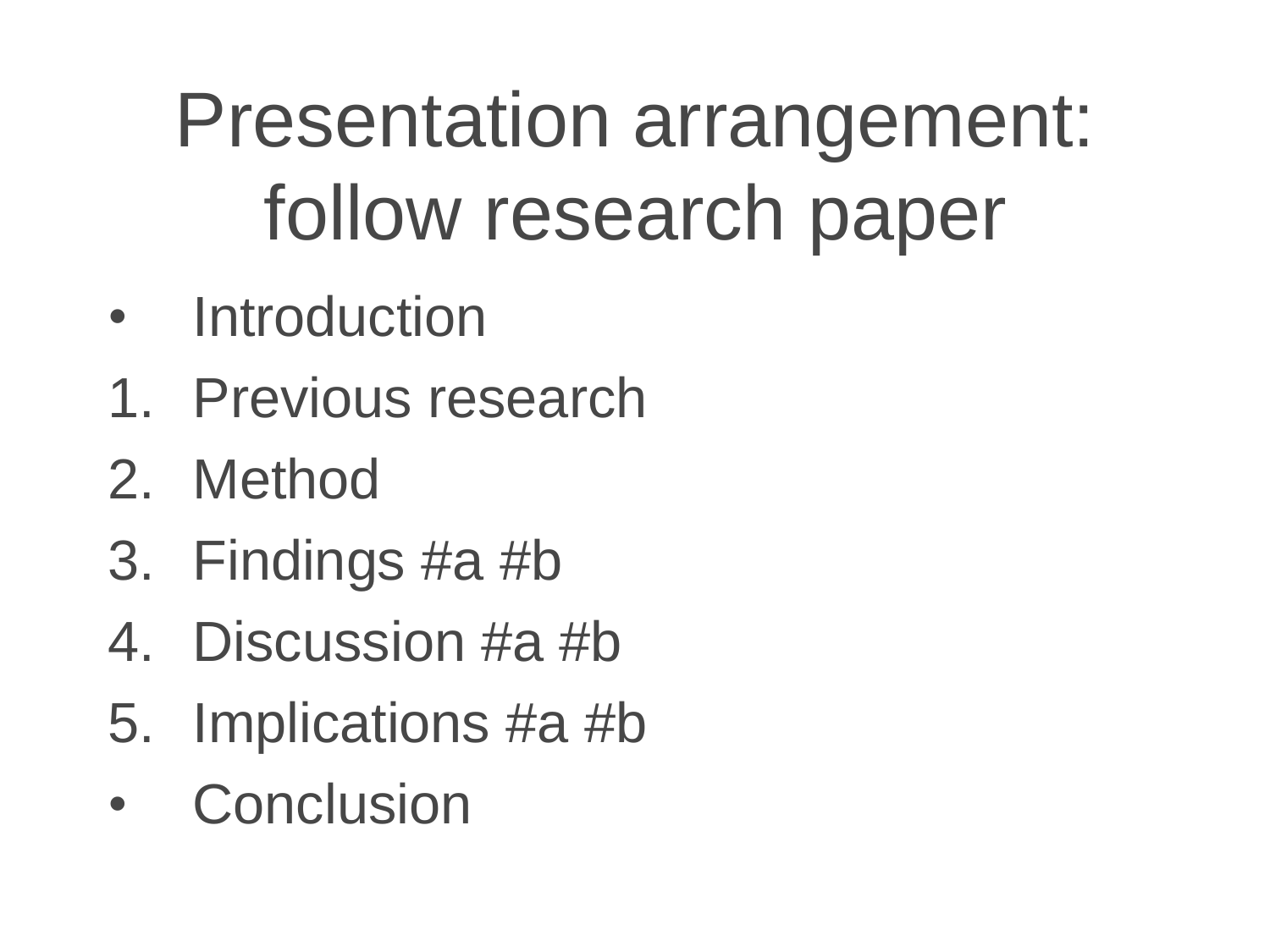# Research for policy

- 1. Introduction
- 2. Recent discoveries
- Findings and discussion #a
- Findings and discussion #b
- 3. Implications
- #1
- $\#2$
- #3
- Conclusion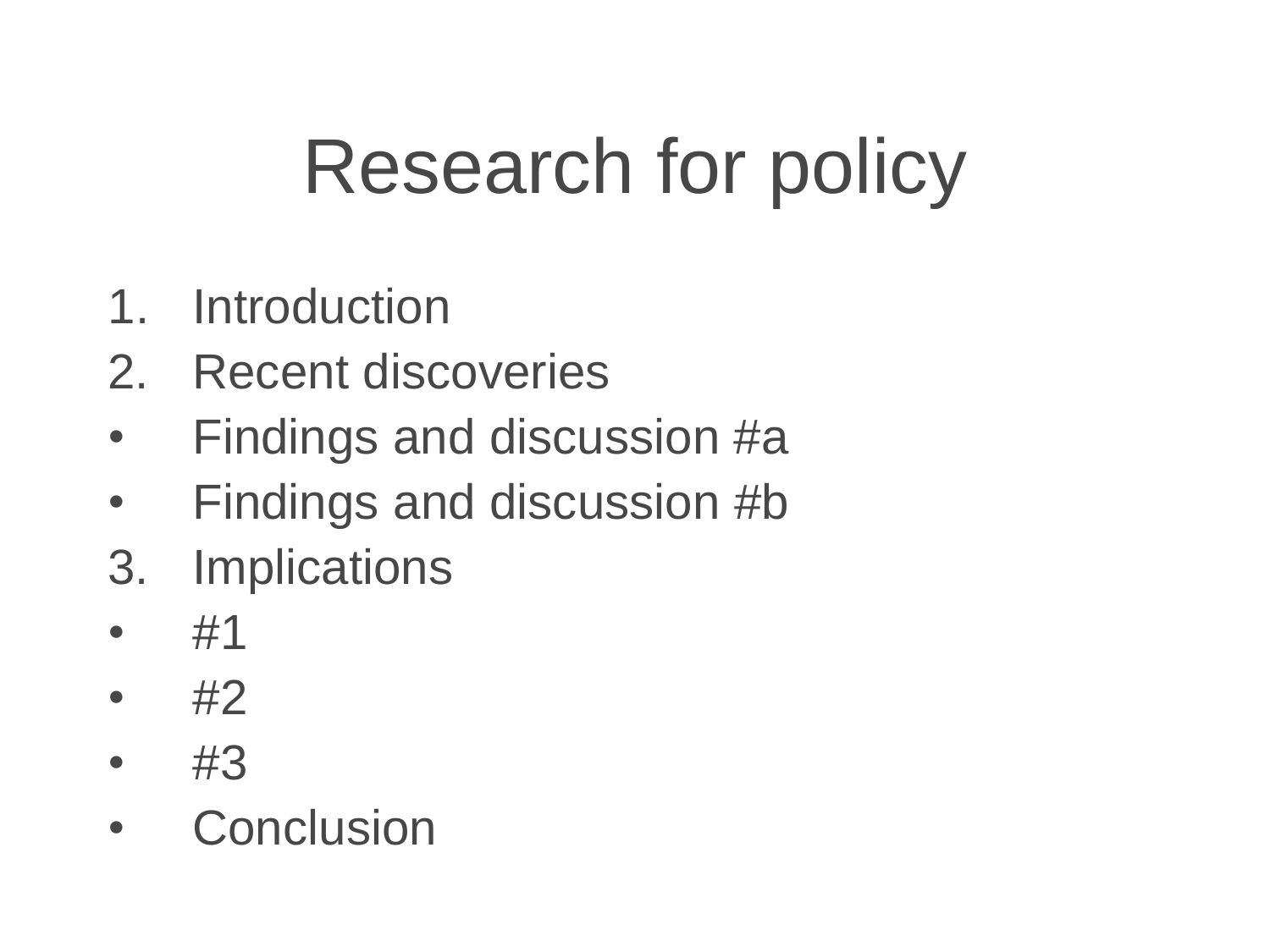#### Introduction

- Opening device (example, fact)
- Relevance
- Orientation (I'm going to talk about these main points…)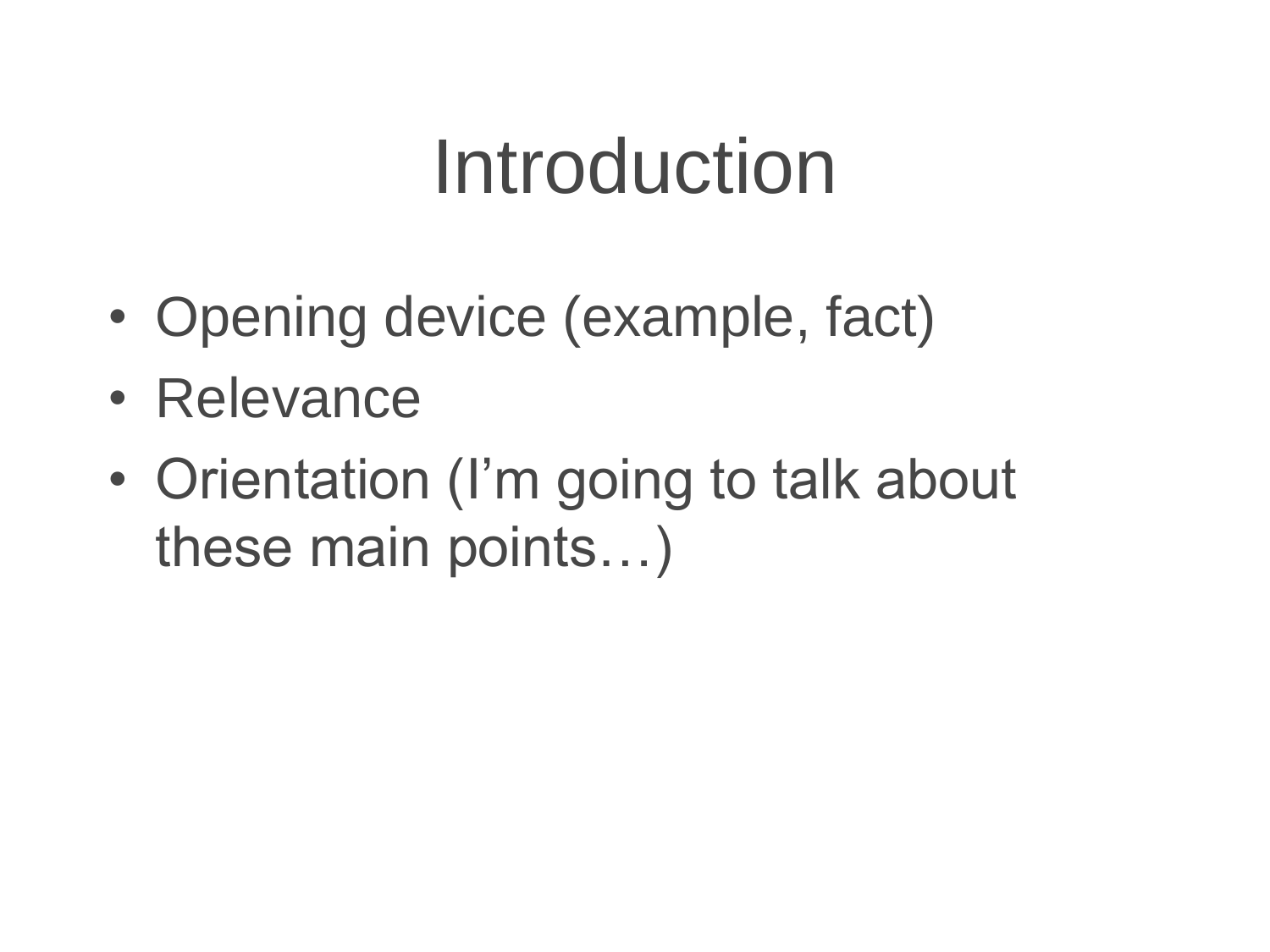#### **Conclusion**

- Review key points
- Conclusion statement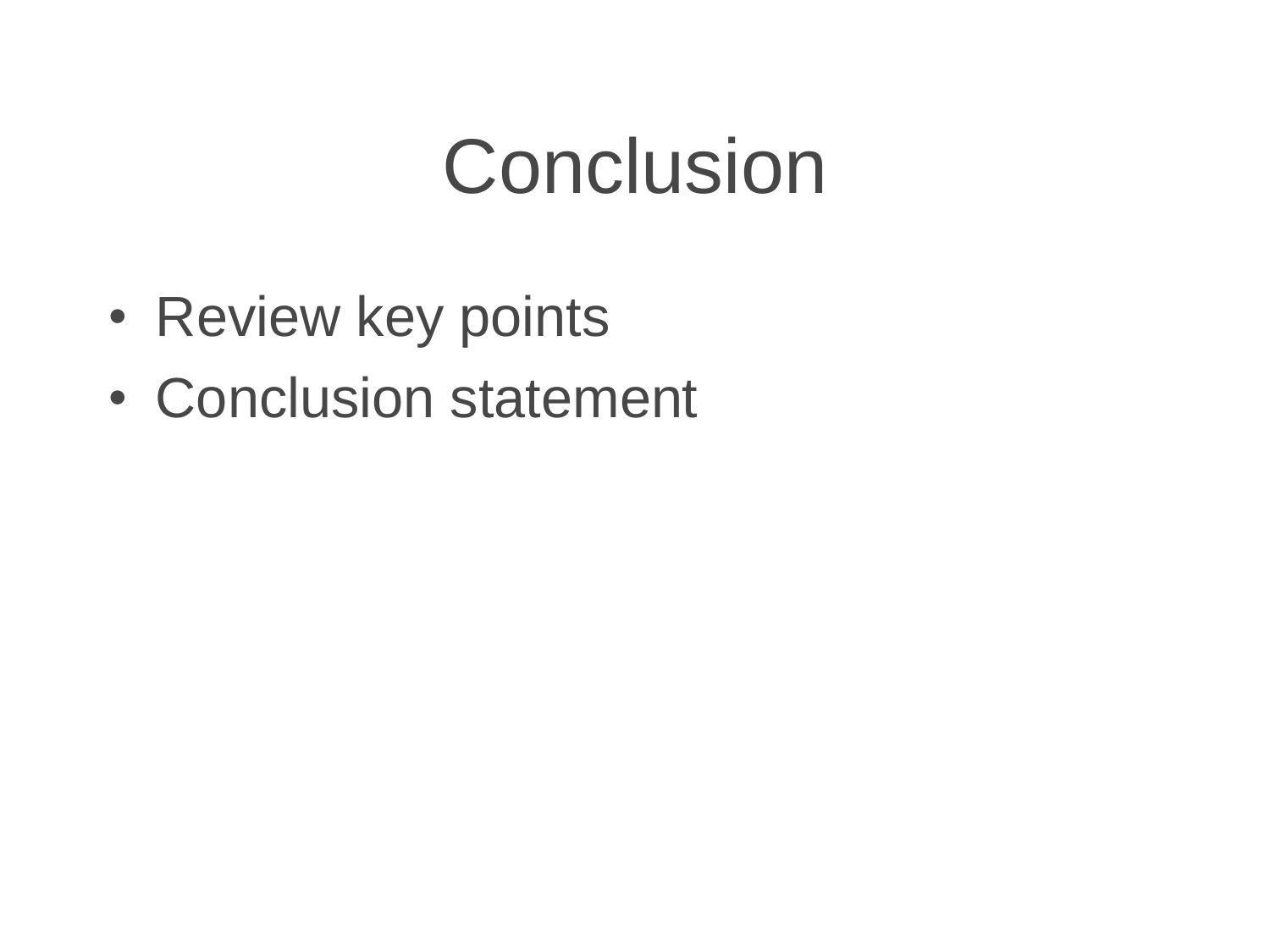# Practicing

- Don't restart
- Replicate your mobility
- Speak at volume
- Model speech TED TALKS!
- Impromptu speech

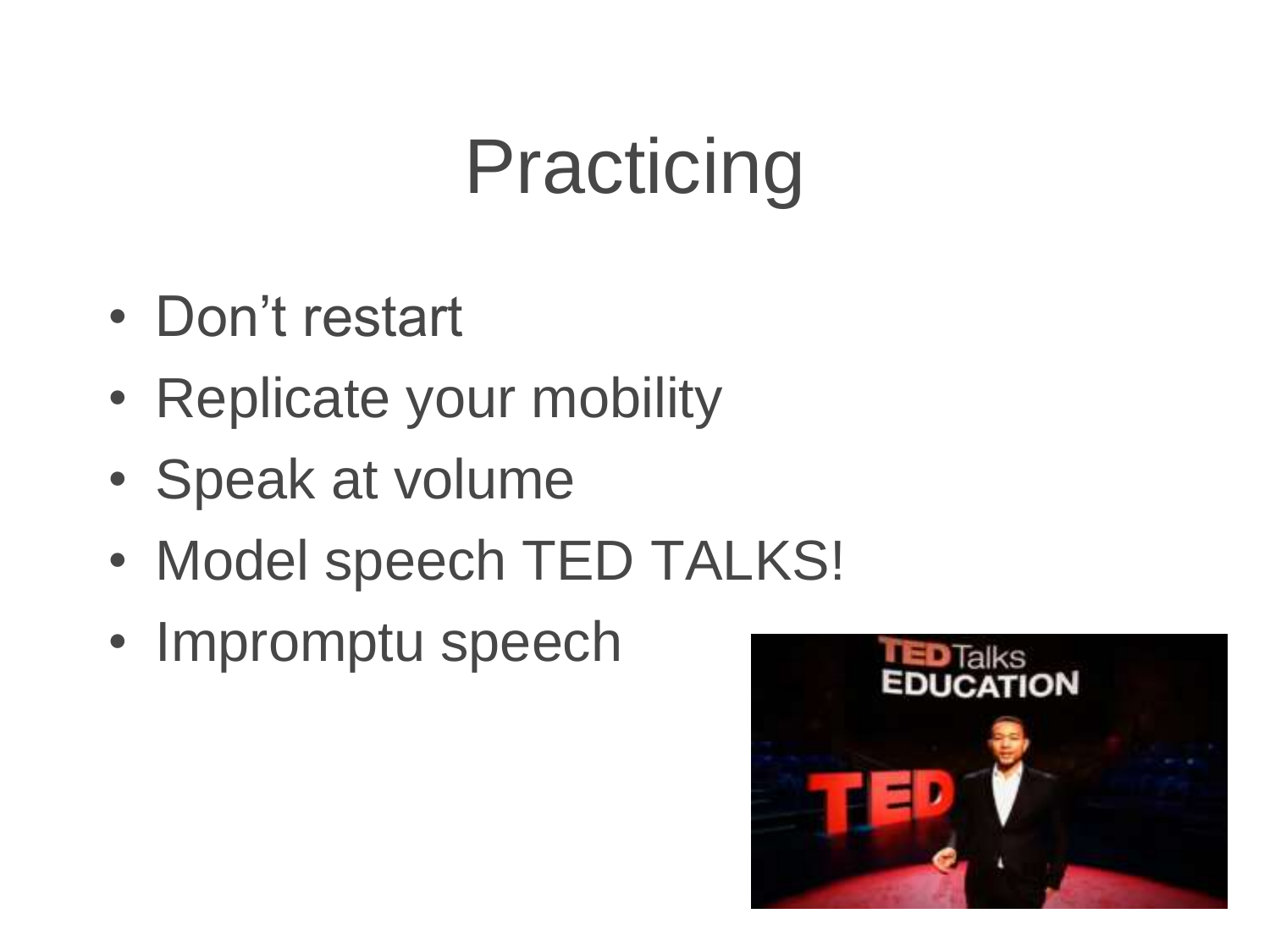## **Delivery**

- Credible citation
- **Pausing**
- Vocal variety: speed, pitches, tones *"This workshop is in Geneva"*
- **Movement**
- Jokes & smiling

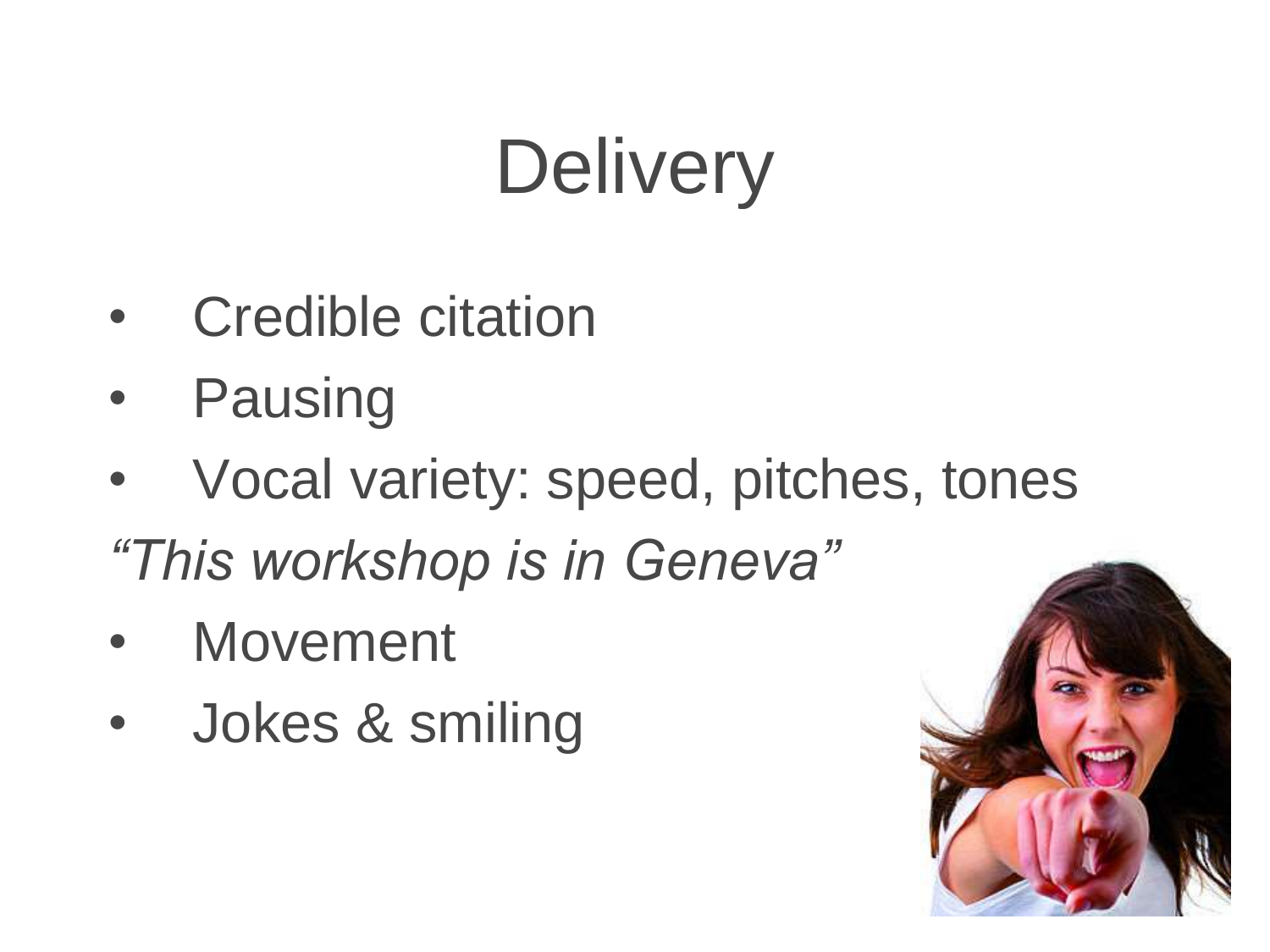# Delivery: slides

- 1-2 slides per minute of your presentation
- point form, not complete sentences
- 4-5 points per slide
- Avoid wordiness: use key words and phrases only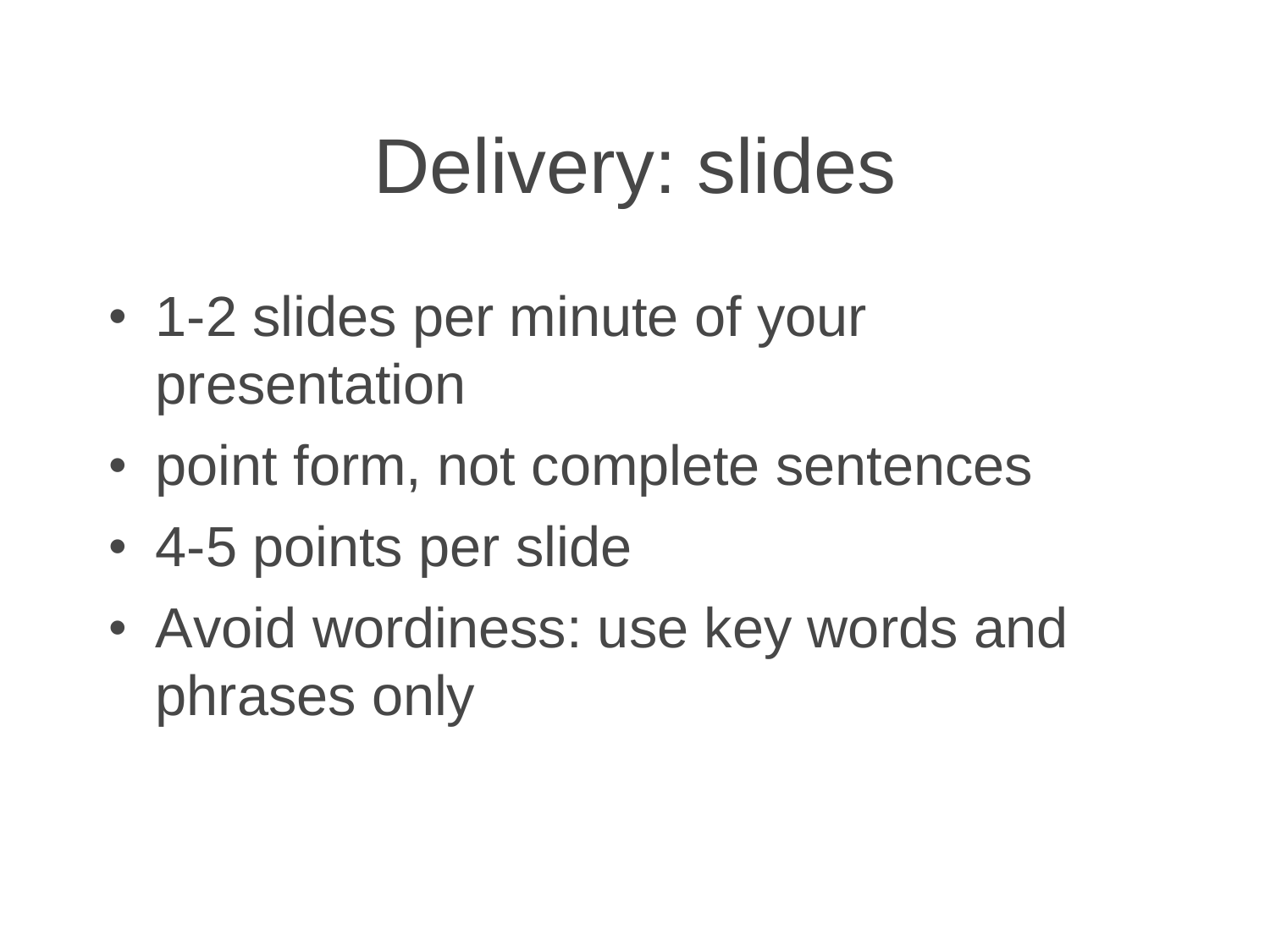# Delivery: slides

• This page contains too many words for a presentation slide. It is not written in point form, making it difficult both for your audience to read and for you to present each point. Although there are exactly the same number of points on this slide as the previous slide, it looks much more complicated. In short, your audience will spend too much time trying to read this paragraph instead of listening to you.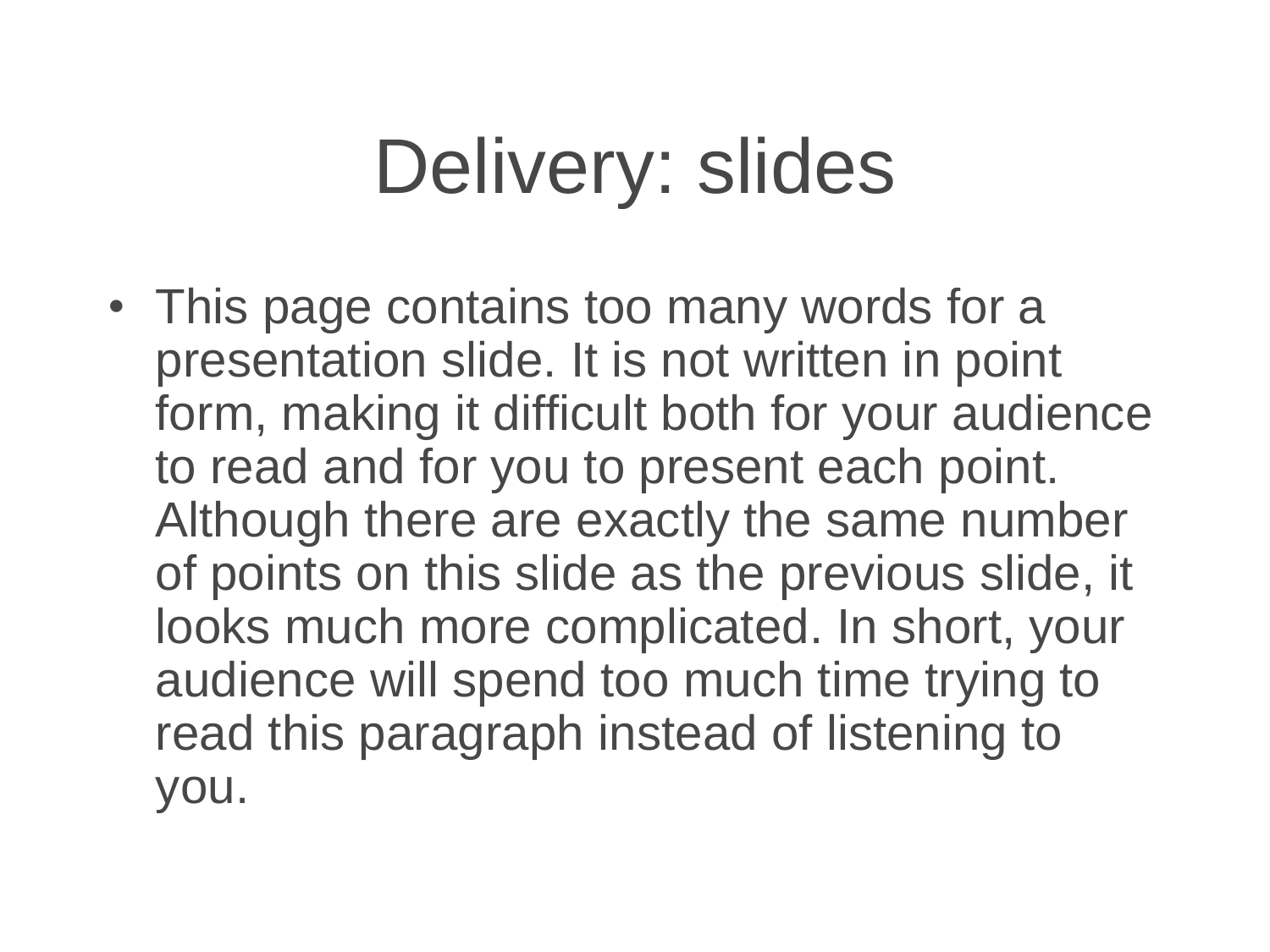# Delivery: slides

- Use at least an 18-point font
- Use different size fonts for main points and secondary points
	- this font is 24-point, the main point font is 28-point, and the title font is 36-point
- Font not too small
- CAPITALIZE IS DIFFICULT TO READ
- Don't use a complicated font
- Trying to be creative can also be bad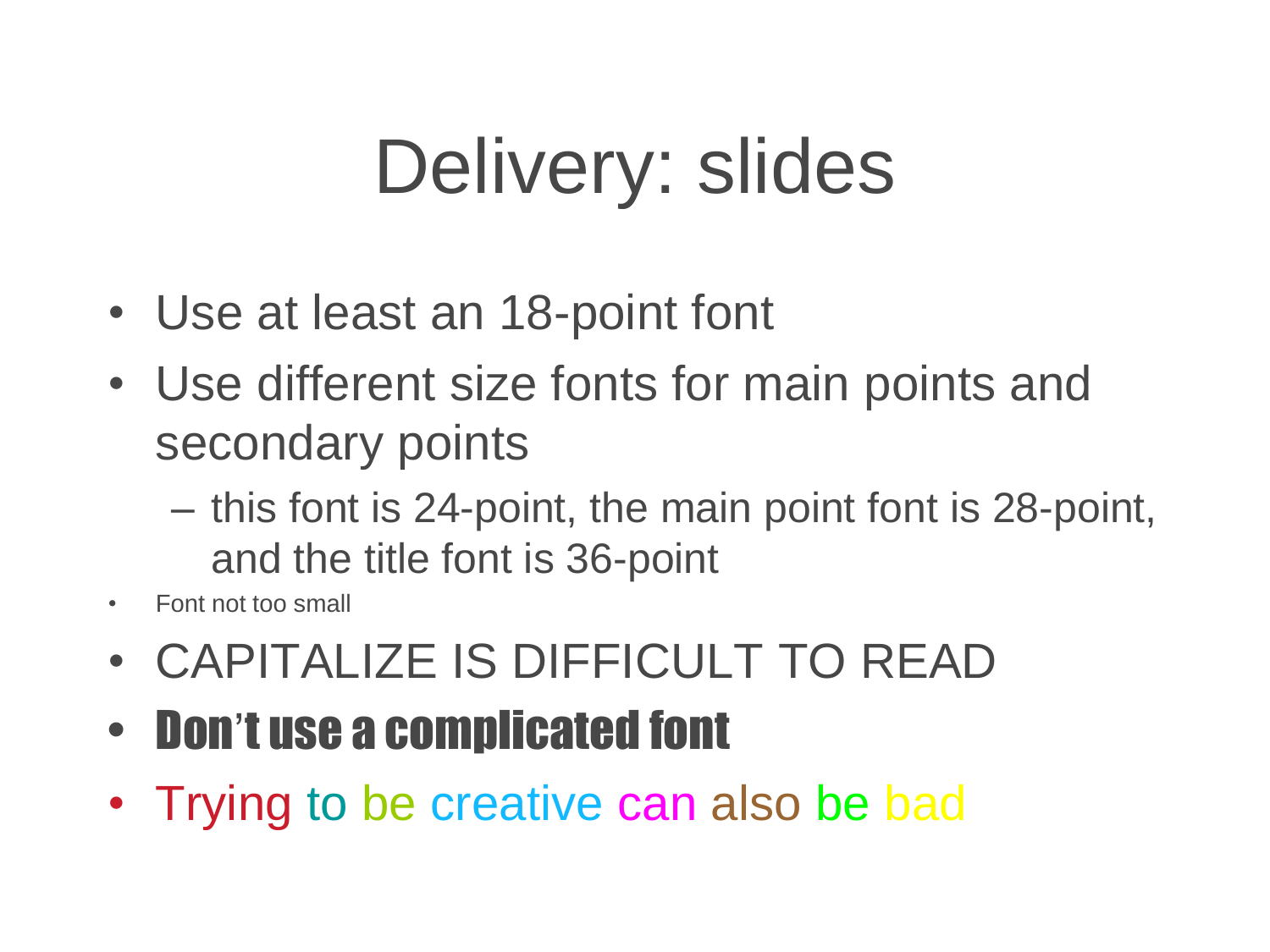# Delivery: graphs

- Use graphs rather than just charts and words
	- Data in graphs is easier to comprehend & retain than is raw data
	- Trends are easier to visualize in graph form
- Always title your graphs